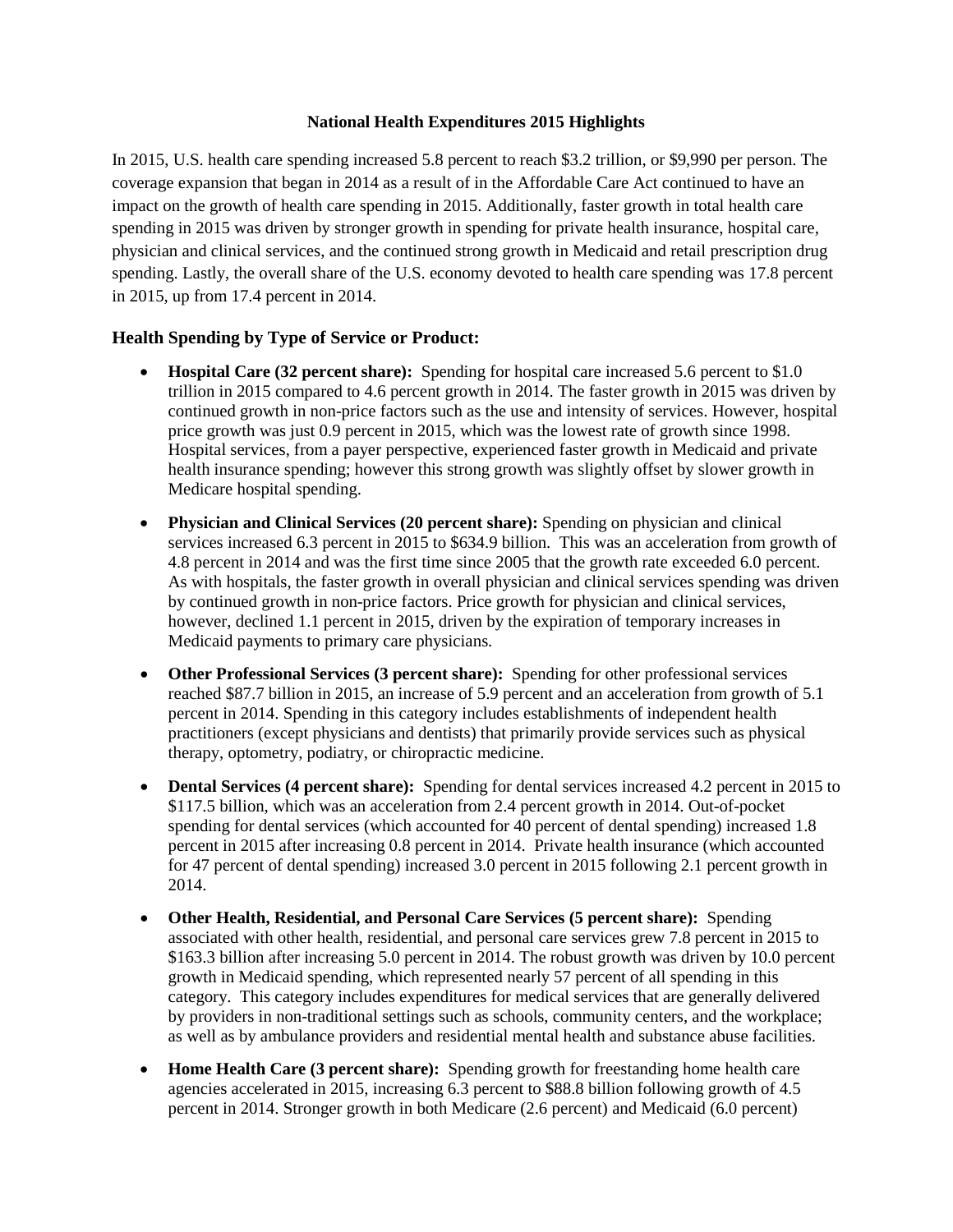spending -- the two largest payers which accounted for 76 percent of home health spending - along with faster growth in private health insurance and out-of-pocket spending drove the overall acceleration in 2015.

- **Nursing Care Facilities and Continuing Care Retirement Communities (5 percent share):**  Spending for freestanding nursing care facilities and continuing care retirement communities increased 2.7 percent in 2015 to \$156.8 billion. The slightly faster growth in 2015 (from 2.3 percent growth in 2014) was mainly due to the faster growth in Medicare spending of 5.6 percent versus 2.5 percent in 2014.
- **Prescription Drugs (10 percent share):** Retail prescription drug spending decelerated in 2015, increasing 9.0 percent to \$324.6 billion. Although growth in 2015 was slower than the 12.4 percent growth in 2014, spending on prescription drugs outpaced all other services in 2015. The strong spending growth for prescription drugs is attributed to the increased spending on new medicines, price growth for existing brand name drugs, increased spending on generics, and fewer expensive blockbuster drugs going off-patent.
- **Durable Medical Equipment (2 percent share):** Retail spending for durable medical equipment, which includes items such as contact lenses, eyeglasses and hearing aids, reached \$48.5 billion in 2015, and increased 3.9 percent, slightly faster than the 3.5 percent growth in 2014.
- **Other Non-durable Medical Products (2 percent share)**: Retail spending for other nondurable medical products, such as over-the-counter medicines, medical instruments, and surgical dressings, grew 3.7 percent to \$59.0 billion in 2015.

## **Health Spending by Major Sources of Funds:**

- **Medicare (20 percent share):** Medicare spending grew 4.5 percent to \$646.2 billion in 2015, which was a slight deceleration from the 4.8 growth percent in 2014. The slightly slower growth in 2015 was largely attributable to slower growth in Medicare enrollment, which increased 2.7 percent to 54.3 million beneficiaries following 3.1 percent growth in 2014.
- **Medicaid (17 percent share):** Total Medicaid spending slowed slightly in 2015 to 9.7 percent, but continued the strong growth that began in 2014 (11.6 percent) State and local Medicaid expenditures grew 4.9 percent while Federal Medicaid expenditures increased 12.6 percent in 2015. The increased spending by the federal government was largely driven by newly eligible enrollees under the ACA, which were fully financed by the federal government.
- **Private Health Insurance (33 percent share):** Total private health insurance expenditures increased 7.2 percent to \$1.1 trillion in 2015, faster than the 5.8 percent growth in 2014. The acceleration in 2015 was driven by increased enrollment and strong growth in benefit spending.
- **Out-of-Pocket (11 percent share):** Out-of-pocket spending grew 2.6 percent in 2015 to \$338.1 billion, slightly faster than the growth of 1.4 percent in 2014. The increase in 2015 was influenced by the expansion of insurance coverage and the corresponding drop in the number of individuals without health insurance.

## **Health Spending by Type of Sponsor[1](#page-2-0) :**

• In 2015, the federal government accounted for the largest share of health care spending (29) percent), followed by households (28 percent), private businesses (20 percent), and state and local governments (17 percent).